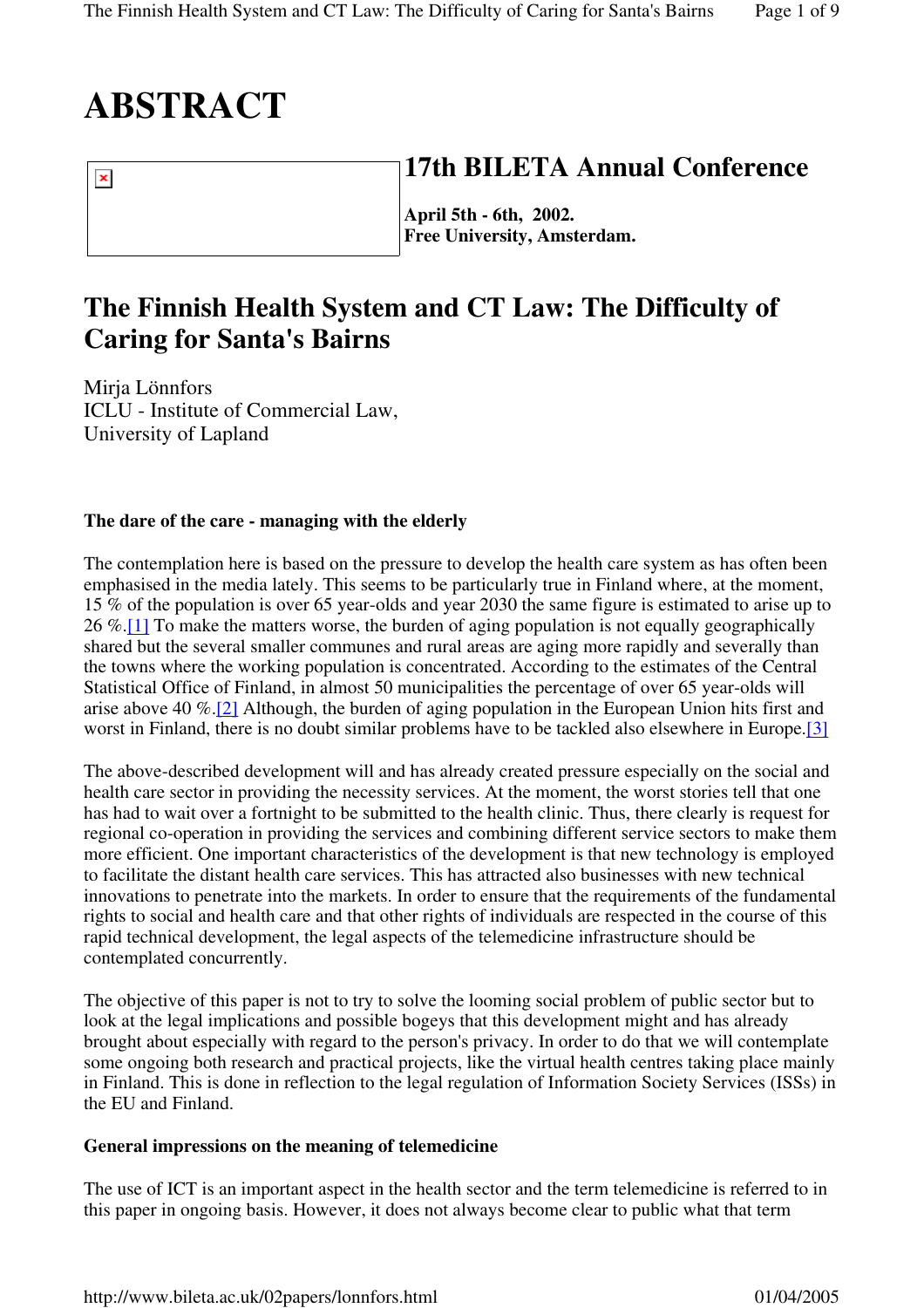actually encompasses. Thus, some definitions are at place to start with. In general the telemedicine refers to telematics (automatic systems for distribution of distant information), which are used in health care and enable diagnosis or seeking medical assistance from a distant.<sup>[4]</sup>

This is carried out through telecommunication technology or services, which enable the transfer of biomedical information. Another straightforward definition of telemedicine is "use of telecommunications to provide medical information and services".[5] A definition of telemedicine by V*an Goor and Christensen* (Advantages in medical informatics, 1992), also employed by the European Union maintains "medical integration, monitoring, acceptance and education of patients and personnel by exploiting systems that enable fast connection to the professional skills of the doctors and the patient data, where-ever they reside physically." Thus, in its widest the telemedicine encompasses all the telecommunications enabling the distant health care services from telephone consultations to teleradiology (sending x-rays, CT scans or other so-called store-and-forward images), telepathology and telesurgery applications.[6]

As can be concluded already from the wide definition above, it is impossible to describe all the possible legal issues involved in telemedicine already where in fact it can comprise a whole variety of services and medias from professional consultations on the phone to directly transferring patient data or conducting examinations online. Thus, the legal challenges of telemedicine - as listed by *Hodge, Gostin* and *Jacobson*: privacy, quality of health data and tort-based liability - will be discussed here in fairly general level.[7]

#### **The state of art of the health regulation**

Until recently the advancements have concentrated more on the technical innovations than constructing general infrastructure for effectively enforcing the application in practice. As has become imminent, more comprehensive and system-oriented approach has to be adopted. Also, more aggregation of legal aspects of e-health will be produced in order to remove the legal uncertainties of the businesses.[8] There is not yet much legislation in European level concerning specifically the health care and social sectors, the reasons being the dissimilar requirements of national regulations, and due to the public nature services they appear fairly difficult to harmonise. Thus, the exploitation of telemedicine is also usually restricted by these national regulations. Due to the impairment of the Community to pass new legislation, there have been both legislative and non-binding initiatives e.g. in Finland recently.[9]

The importance of telemedicine to the national economy has been acknowledged also by the European Union.[10] The Information Society Directorate-General has launched an initiative called *eEurope* where there is a specific action plan for ehealth - *Health Online*: the *Health Online* action recognizes five target actions in the exploitation of information technologies in the health sector, the first of which is to implement a infrastructure which will provide user-friendly, validated and interoperable systems for medical care, disease prevention, and health education through national and regional networks which connect citizens, practitioners and authorities on-line.[11] In order to achieve that, the *Health Online* has set further actions, namely to draft guidelines for *quality criteria for Health Related Websites*.[12]However, it must be highlighted that those will only be the guidelines and all issues of implementation of the criteria will be conducted at the national or local level. In order to further the applicability of the innovations in practice, the Directorate has also introduced *Best Practices* action, whereupon several ongoing telemedicine projects have taken place [13].The next step in the *Health Online* action would be to establish a series of data networks to assist the Member States' health care organizers in planning the service[14].

Finally, there is the question of reviewing the health regulations that has been raised. With regard to establishing health related Web Sites and other Web based services, the existing general regulations on information society services combined with the voluntary guidelines drafted specially for the health online provide a good starting point with regard to e-commerce.<sup>[15]</sup> It remains to be seen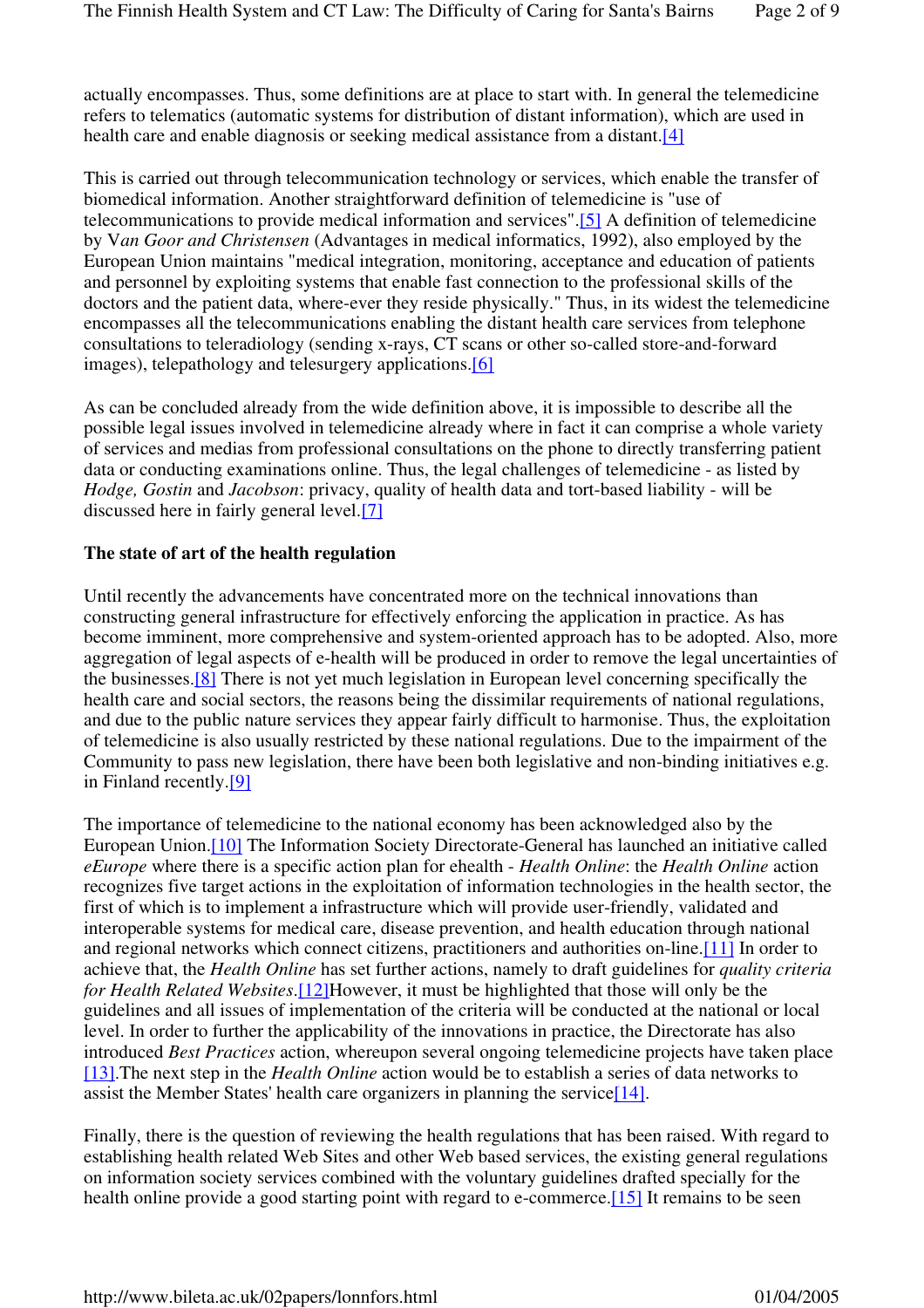what legislative initiatives - if any - the Commission's Communication on "Legal Aspects of eHealth in 2001" will suggest. The preparatory document should be drafted for comments by February 2002, but was not available for the author at the time of writing this article.

#### **General characteristics and loopholes of the current regimes**

In the imminent lack of resources to provide sufficient health care and social services sector, the public authorities are forced to recline on privatisation and out-sourcing of parts of services.[16] Also, the employment of telematic innovations has increased the presence of commercial businesses. Taking into account the particular nature of health services as necessity services guaranteed as fundamental rights and thus, the specific requirement of the accessibility and quality of the health services, it is at place to emphasise the pronounced duty of care and liabilities of the service providers and that special regard should be had to the quality of this transition. Those specific requirements set by the health care regulation and delicate nature of information involved should also be taken into account, when allocating the liabilities in contracting between the service provider and the authority that has the duty to produce the services within the limits of the resources: in other words, despite of the out-sourcing or privatisation, the authorities remain liable for providing the inhabitants sufficiently efficient and quality services at the threat of neglecting the obligation to provide for the statutory health service.[17]

Also, a special non-discrimination duty arises from the necessity nature of the health and social services.[18] Thus, the needs of elderly and disabled people should play an important role in arranging the services or providing information, should the telemedicine provide for primary source of service or substantially supplement the traditional health services and social. Thefefore, it might be necessary to employ parallel technical solutions considering the impairments of individual users, which again raises the costs of implementing the service. [19]. This is also of importance in planning the data security measures: certain authorisation systems may refrain the disabled persons from using the system, e.g. the physically impaired persons from using the fingerprint identification system. This obligation of equality in providing the health services arises in Finland explicitly from the Constitution.[20] An example of a step taken towards right direction is the Web Accessibility Initial of the World Wide Web Consortium, which seeks to insure that the Web is accessible to everyone regardless of the disabilities.[21]

As the complete breakthrough of telemedicine as the primary form of service is unattainable at the moment, the exploitation of the benefits and cost-savings of telemedicine takes place as supplementary service. Maintaining many parallel systems in the name of providing better information for the public and more efficient service has clear benefits and cost-savings may take place also through individual actions. However, as will be shown there are also many disadvantages in the existence of unconsolidated systems. Similar to the privatisation of railways in Britain, in the lack of clear roles and regulations, there will be problems to decide who is responsible for calling the `fire brigade' should something go wrong. In other words, in the case of malpractice, it might be difficult to pin point which party, for example, has neglected its duties. Due to the amount of detailed provisions concerning duties of health and social service providers, changes in service concepts might entail confusion on the legal state. Thus, the threat of such disputes is imminent as long as the regulatory aspects remain uncertain.

Another metaphor could be made to the illusion of paperless offices in the area of electronic communications. Although, it is undeniable fact that the digital processing of health information has the requisites to enable more correct diagnosis and better treatment especially in the case of emergency, where manual records might not be available at all. For example, storing patient information in electronic form should make it more easily transferable and thus, decrease the need to maintain many different registrars. However, it might well be that the relative easiness to establish patient data registers actually increases the amount of delicate personal information and is disposed to breaches of data security. The `health information flow' might appear to be as difficult to control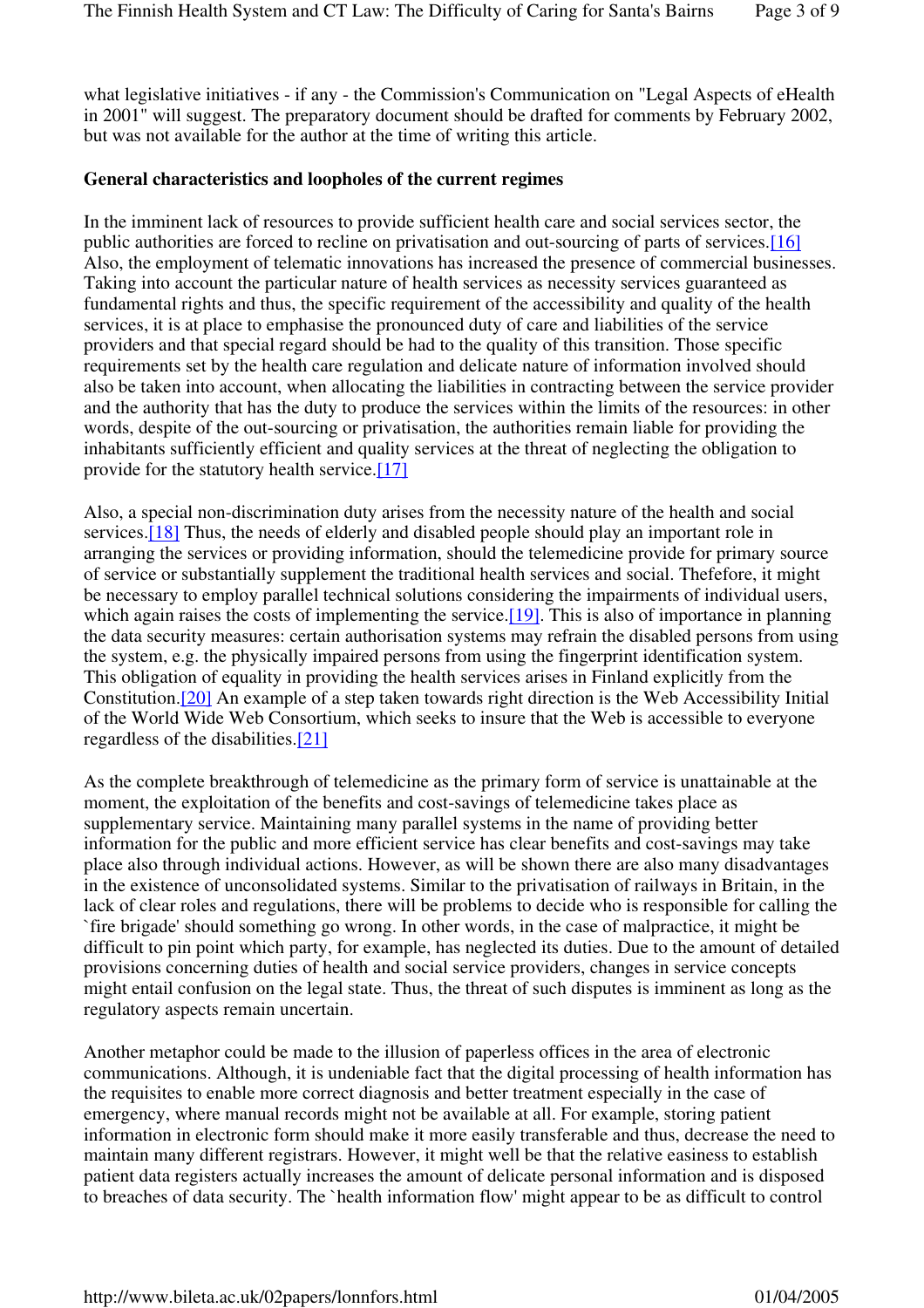as the breach of copyright of digital works.

Although, the singular conducts appear completely acceptable and comply with the particular requirements of data processing, summing up may prove differently. Take for example, the fairly simple Finnish service of Net Nurse Service recently established in Rovaniemi, where people from that hospital district can send health-related questions over e-mail. In accordance with the *Degree 99/2001 on the formulation and preserving of patient documents and other related material related to the treatment* and *the Act 1992/785 on the status and rights of a patient,* those emails might be interpreted to amount to patient documents and are therefore, rightly saved as such for ten years after the consultation.[22]

Also, in accordance with the applicable law, the information on that registrar is used merely by appointed Net Nurses and not as basis of diagnosis. This caution on the transfer of patient information at the threat of breaching person's privacy might actually lead to situation where individual authorities maintain several parallel registers containing same delicate information in different forms, which again is likely to increase the risk of breaching the data protection principles. In this context, the importance of the quality and correctness of the stored data as part of the good data protection practices should be emphasised. Such bogeys may take place at least in the transition phase, where there are numerous pilot projects and several different actors involved. Suddenly, we have a situation at hand were delicate health information and communications to the health authorities are stored in various locus and forms. Thus, in conclusion it could be said that the assessment of the quality of data processing should be done more comprehensive level.

### **The endeavours for one-stop health shops in Finland**

The concern over the discontinuity of the different health and social services in Finland has recently spawned an interesting information technology initiative called *Satakunnan Makropilotti*, where the purpose is to consolidate the services of different actors, which requires creation of regional electronic data systems.[23] At the moment, the operations of the organisations are governed by individual Acts and thus, in order to enable that regional and trans-organisational cooperation of the six participating municipal hospital districts the adoption of a temporary Act was recommended by the Working Group of the Ministry of Social Affairs and Health on data protection and data security. [24]

In the course of the *Satakunnan Makropilotti* project, the assistance of new and existing telematic and teleinformatic innovations are employed. The idea is to accumulate the dispersed results of previous individual projects. However, exploitation of the state of art of the electronic data systems is conducted fairly cautiously and thus, are not exploited to their fullest: for example, unlike some other smart card experiments, the multi sphere smart card is used here merely as a key and identification tool needed to access the local data bases containing the actual delicate information. This is due to the data security risks that the gathering of sensitive personal information on one electronic data system might bring about.

One dimension of the project is to create one-stop shop -systems, where the assistance of a personal consultant can be exploited when accessing different social or health services. Based on explicit written consent of the client, there is no general objection in the current Finnish law to the transfer of patient data between different registrars and authorities.[25] The clients also have the possibility to opt-out from the personal consultant system. In a longer course of time, however, this type of data processing might become dubious, if the clients are not offered genuine alternative care regimes. This is especially the concern of certain Nordic legal experts on data protection: monitoring of the information given to the data subject and the genuineness of the consent becomes more important after the necessity requirement of processing of delicate personal data is abolished by the Directive 95/46/EC, like in the Danish legal system.[26]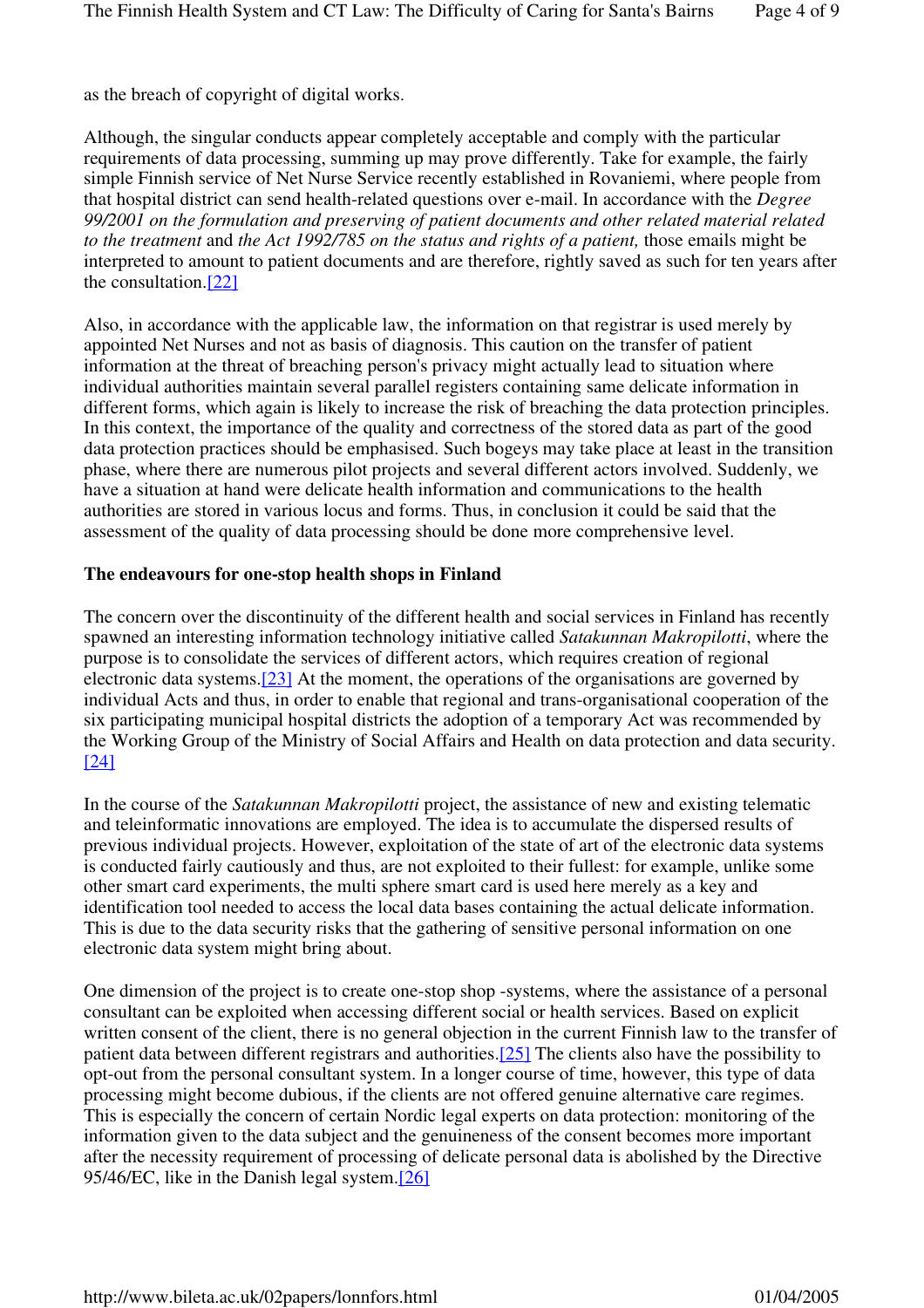Although, the present requirements of the privacy enhancing legislation is taken into account, one cannot refrain from suspecting that the consolidated services might in practice be achieved on the cost of data subjects sovereignty. Having one-stop shop systems entail temptations to disregard the requirement of genuine consent to data transfer. Also, compilation of delicate personal information is very attractive target for commercial and terrorist interest groups.

## **The globalisation strive and free movement of patients**

The e-commerce phenomenon and the globalisation in general have put pressures on the legislators to harmonise also the regulations in health and social sectors.[27] Thrusts for harmonisation may in practice arise even from the difficulty to maintain the restrictions in practice. One good example such ineffectiveness is the commercial communications of pharmaceuticals: unlike in European Union, the marketing of prescription medicine to the patients is allowed for example in the USA and New Zealand. Partly due to this imbalance of the markets, the European Commission has recently introduced proposals to review the EU pharmaceutical legislation, which includes the idea of opening up the marketing of prescription medicine directly to consumers.[28] At the pilot phase of the reform, the liberalisation would concern AIDS, diabetes and asthma drugs. The release of prescription pharmaceuticals has thus raised concerns among the health professionals on the impacts to the consumer behaviour and doubt that the thrust for the liberalization is rather economic-driven than concern over the patients' access to information.[29]

Also, the licensing schemes are national based and thus, might refrain the service provider from fully exploiting the possibilities of telemedicine. In relation to licensing, the regulation concerning patient insurance systems may have to be revised, regardless whether compulsory or voluntary in nature. Also, the impact of internal market goal on the national health care regulations is an interesting question. There is a ECJ case *Nicolas Decker v Caisse de maladie des employés privés*[30] on the conflict of national security rules and the free movement of goods, where the ECJ ruled that the Articles 28 (ex 30) and 30 (ex 36) of the EC Treaty overstrip the refusal of reimbursement of optician services of another Member State under national security rules, on the ground that prior authorisation is required for the purchase of any medical product abroad. A similar preliminary ruling on case *Raymond Kohll v Union des caisses de maladie*[31] took place in the European Court of First Instance a few years later with the same outcome, although in that case the question was on the breach of freedom of services Articles 49 (ex 59) and 50 (ex 60) of the EC Treaty. According to a Study Report commenting on the above-mentioned cases, it remains to be seen whether the aspects of free movement of patients expressed in those cases will extend to accessing cross-border health services by telecommunication means.<sup>[32]</sup> At least, in relation to the requirements of national licensing practice of health care workers and its relation to the reimbursement of malpractice might be more difficult to walk over on the basis of the exception of protection of health granted in Article 30 (ex 36) in the EC Treaty. On the other hand, there is already European harmonisation on the mutual recognition of the qualifications in medicine and coordination of provisions in respect of the activities of the doctors.[33]

Any turn on the issue of free movement of patient and health services might be expected soon, since the developing cooperation between different EU health systems as parts of *Program of Community Action in the Field of Public Health* was considered to be one of the key priorities for the Spanish presidency during the ministerial meeting in Malaga in February 2002.[34] According to Commissioner Byrne, "there is a need to develop a coherent and co-ordinated approach across these different policy areas to enable health systems to function effectively and address citizens expectations that they can seek treatment abroad".[35]

#### **Estimates on the level of further development of framework in social and health sector**

Despite the recent national and European initials to accommodate legal framework for the cooperation in the health and social sector, the governance of legal infrastructures in the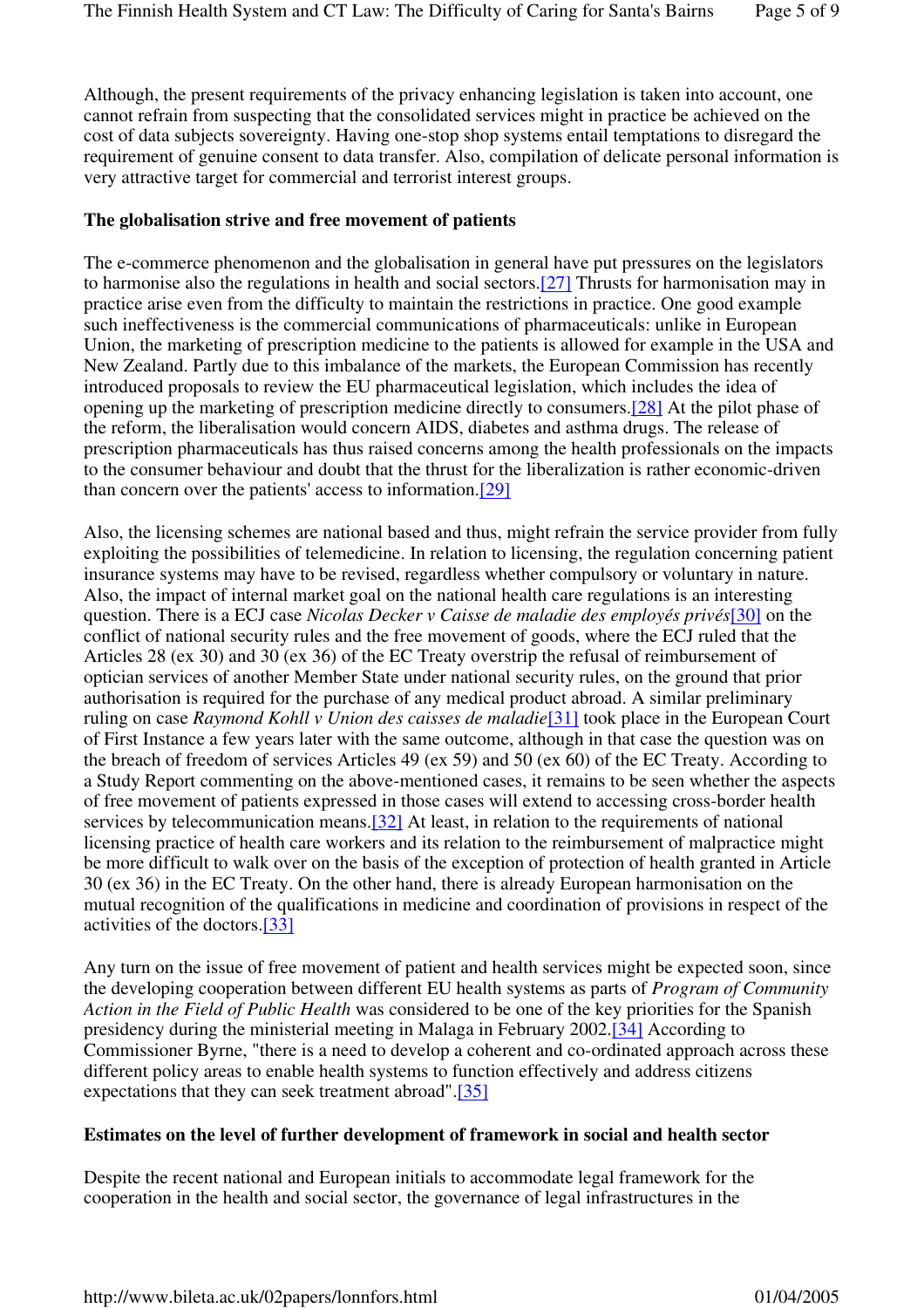telemedicine lies still mainly on the basis contractual networks and voluntary codes of conducts adopted with objectives to facilitate confidence in the service. In order to elucidate the uncertainty of the validity of the basis of the cooperation, the contemplation on legal aspects on eHealth is welcomed. The systematic exploitation of telematic innovations is also restricted by the ineffectiveness of the public service providers: the relative smallness of the hospital district units and the economical difficulties of many of the communes do not provide financial wherewithals for facilitating large organisational reconstructions. In order to insure the best practices in telemedicine the evaluations should nevertheless be done comprehensively, as the *Satakunnan Makropilotti* project aims for. However, the necessity of reducing health and social costs should not distract the decision makers from constructing a service system that respects the data security and thus, right to privacy of the data subject.

Harmonising the health care regulation in Europe appears to be an excessive task considering the different starting points and strong public interests. Thus, the emphasis is put more on seeking solutions in the national level, as the follow-up Communication to the *e*Europe initiative proposes: "Member States would insure by the end of 2002 that primary and secondary healthcare providers have health telematics infrastructure in place including regional networks".[36] Some restrictions are laid down, however, in the community level with regard to the free movement of patients and health services and coordination concerns in preparing policies and programmes in the health sector.

It is foreseeable that, in the course of the development and increase in use of distant communication means, also the traditional concept of doctor-patient relationship will take new forms. What are the impacts on the allocation of liabilities between different actors involved in providing the service would be of interest, for example, to the insurance companies. Also, the convergence of different services might give rise to accommodate the detailed and inflexible provisions to fit the new service concepts. Nevertheless, the confidence in the general regulation on information society services providing the basis of the regulatory framework prevails.

[1] Helsingin Sanomat p. A6 on March 3,2002 in Article Väestön ikääntymisestä tulossa kunnille iso taakka by *Olli Pohjanpalo*.

[2] Helsingin Sanomat p. A6 on March 3,2002 in Article Väestön ikääntymisestä tulossa kunnille iso taakka by *Olli Pohjanpalo*.

[3] See *Parkkinen, P.,* Report on the structure of population up until year 2050 in Finland and other European Union Member States (Suomen ja muiden unionimaiden väestön ikärakenne vuoteen 2050). Published on February 8, 2002.

[4] The definition of telemedicine in the INCLUDE-project of STAKES, the Finnish National Research and Development Centre for Welfare and Health on page http://www.stakes.fi/includef/telelääk.html. The abbreviation INCLUDE stands for Inclusion of Disabled and Elderly people in telematics project

[5] *Perednia, D.A. - Allen, A.,* Telemedicine technology and clinical applications, JAMA 1995, v. 273(6): 483-488.

[6] *Brown, N.,* What is Telemedicine Telemedicine Coming of Age, September 28, 1996, updated February, 2000 an Article by the Telemedicine Research Centre (TRC) http://trc.telemed.org/telemedicine/primer.asp.

[7] *Hodge, J.G. – Gostin, L.O. – Jacobson, P.D.,* Legal issues concerning electronic health: privacy, quality and liability, JAMA 282(15): 1466-71,Oct 20 1999 (Source: Abstract of the article in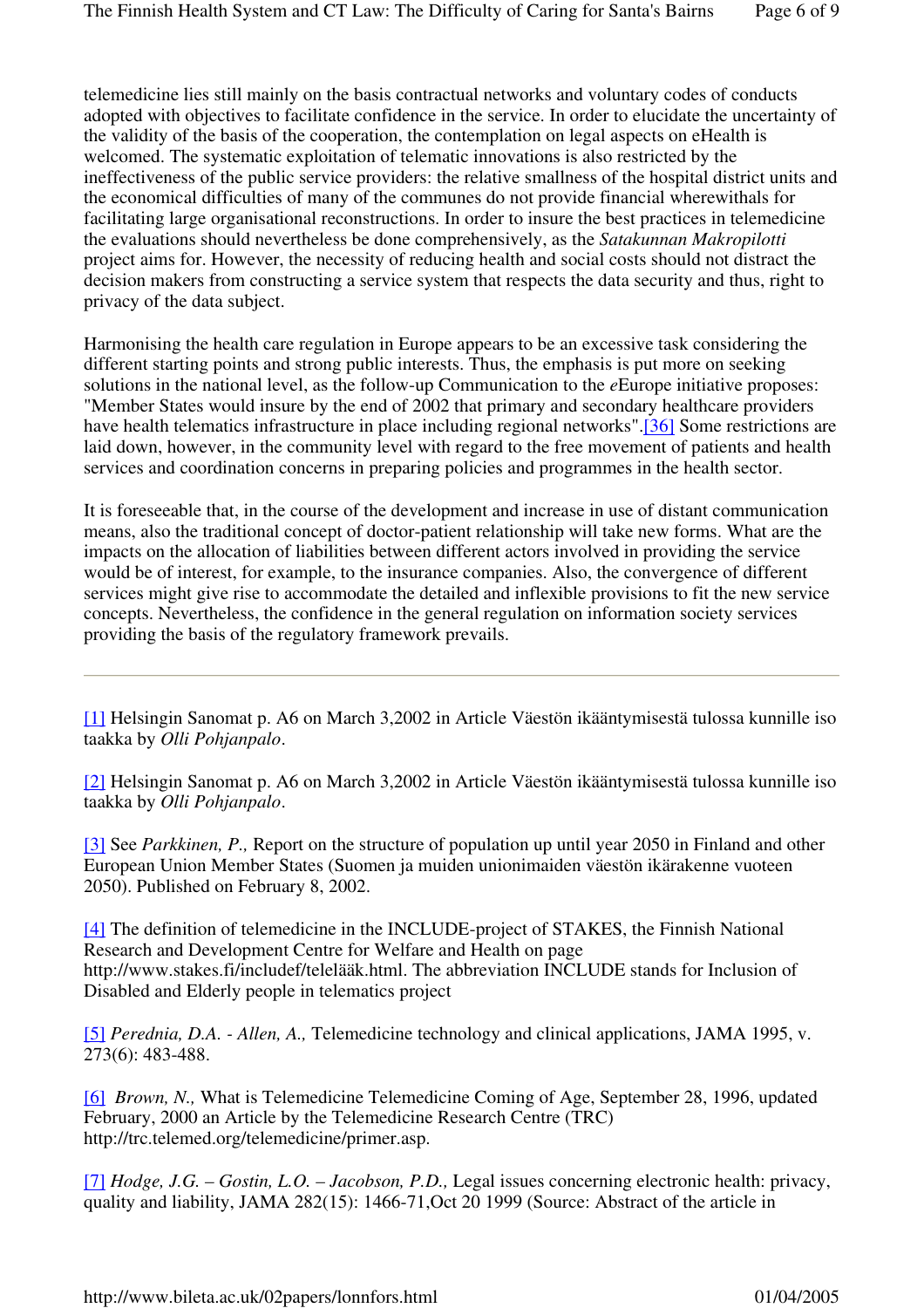[9] See further above on Satakunnan Makropilotti project, which aims to employ the achieved results in order to construct consolidated social and health services.

[10] In the EU the issues of telemedicine are dealt under the Health and Consumer Protection Directorate-General or the Information Society Directorate-General. Communication from the Commission to the Council, the European Parliament, the Economic and Social Committee and the Committee of the Regions on the health strategy of the European Community (COM/2000/0285 final) http://europa.eu.int/smartapi/cgi/sga\_doc?smartapi!celexapi!prod! CELEXnumdoc&lg=en&numdoc=52000DC0285&model=guichett .

[11] See See http://www.europa.eu.int/information\_society/eeurope/ehealth/index\_en.htm.

[12] See the Draft Guidelines for Health Related Websites in

http://www.europa.eu.int/information\_society/eeurope/ehealth/quality/draft\_guidelines/index\_en.htm However, it should be noted that these are only the draft guidelines, the final statement of the 'Criteria for Basic Good Conduct in the Development &Maintenance of Health Related Websites' will be included in the Communications from the Commission to the Council, European Parliament, Economic & Social Committee, and Committee of Regions, due to be published in the June 2002. See

http://www.europa.eu.int/information\_society/eeurope/ehealth/quality/draft\_guidelines/index\_en.htm for more on the state of art of the guidelines. Compare also the code of conduct of the first considerable international organisation concerning telemedicine issues, HON (Health On the Net Foundation) http://www.hon.ch/HONcode/Conduct.html. The provisions of the latter are more relax and functions as guarantee that a service provided by medically trained professionals, whereas the Draft Guidelines of the European Union comply with the more general requirements of information society services and there is no requirement of medical professionalism. However, they both lie on the principles of transparency.

[13] 'Best Practices and Trials in eHealth in Action Lines 1.1.4 in 2000 and 1.1.3 in 2001' in the IST Work Programme of the 5th Framework Programme. See

http://www.europa.eu.int/information\_society/eeurope/ehealth/best\_practices/index\_en.htm. See short introductions of the ongoing projects funded by the above-mentioned Action Line Programmes http://www.europa.eu.int/information\_society/eeurope/ehealth/best\_practices/ongoing\_projects/index

[14] http://www.europa.eu.int/information\_society/eeurope/ehealth/index\_en.htm

[15] The draft guidelines for health on-line services referred for example to following Directives: Data Protection Directive 95/46/EC completed by e.g. the Recommendations 2/2001 on Minimum requirements for the Collection of Data On-line and the Directive 97/66/EC on Privacy in Telecommunications, Distance Selling Directive 97/7/EC and the E-commerce Directive 2000/31/EC and the Framework Directive 93/1999/EC on Electronic Signatures. See

[16] In Finland Terveydenhuolto 2000-luvulle -programme has as one of the objectives to contemplate the privatisation of health services. The report of working group shall be submitted during this spring. See Article by *Päivi Repo* on Terveyskeskusten palvelut kangertelevat jo Etelä-Suomessakin on p. A11 of Helsingin Sanomat February 28, 2002.

[17] The obligation of public authorities to provide sufficient health and social services to all citizens as set by the law is specifically mentioned in Article 19 of the Finnish Constitution 11.06.1999/731.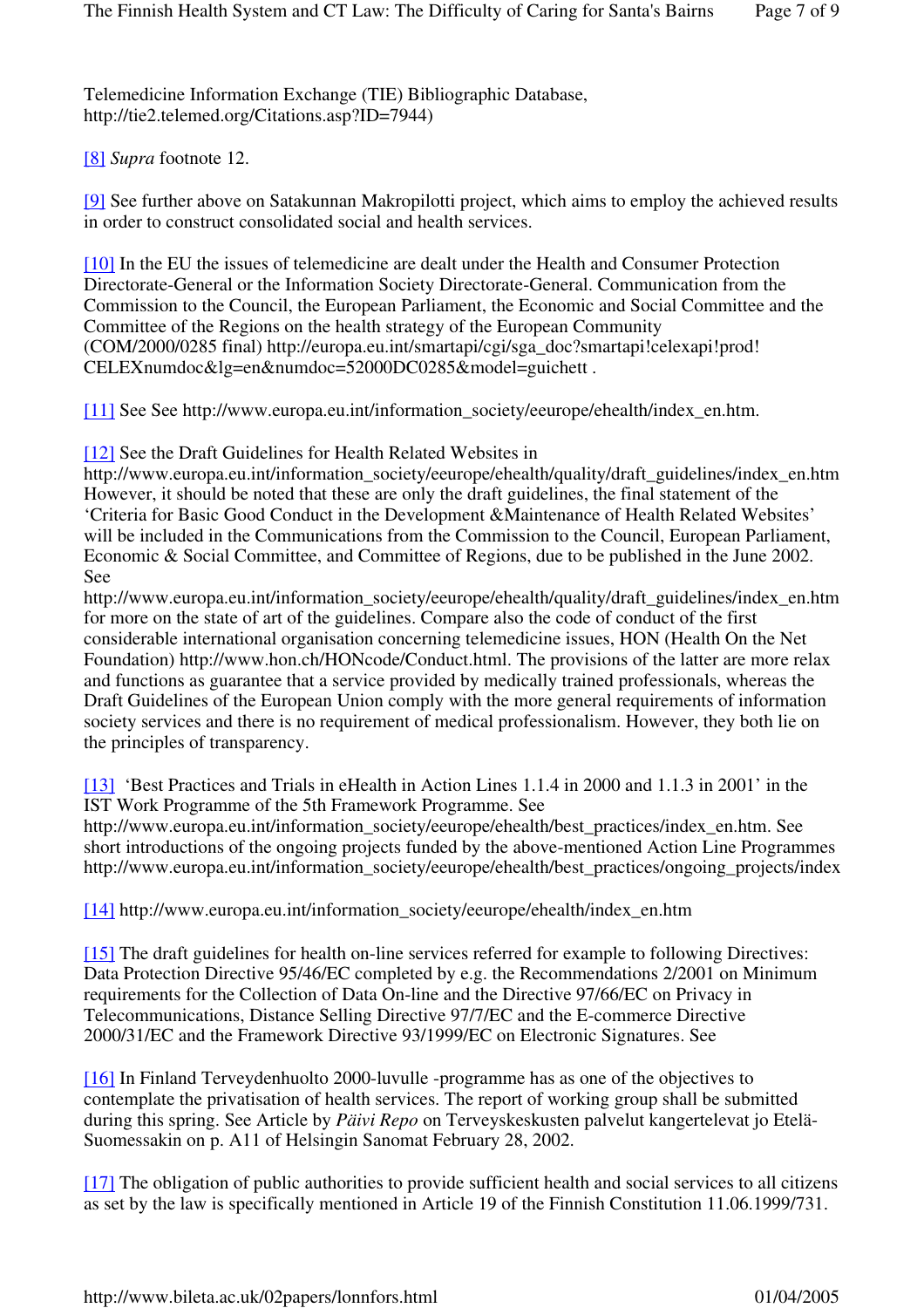Section 2 of the Act 785/1992 on the Patient's status and rights defines the rights of permanent and temporary citizens to health and social services.

[18] In the Finnish Constitution 1999/731 this obligation can be drawn from Articles 6 and 19.

[19] See for example the CATCH I and II projects (Citizens Advisory System Based on Telematics for Communication and Health), which has adopted multimedia multilingual advisory system in order to be effective and efficient in any time and any place and accessible for many groups, including elderly and handicapped http://www.ehto.org/ht\_projects/html/dynamic/20.html and http://www.ehto.org/ht\_projects/html/dynamic/21.html. The CATCH I and II projects ran in the ETHOS project (The European Telematics Horizontal Observatory Service) during years 1996-97 and 1998-99. See for more health related ETHOS projects Web Page http://www.ethoseurope.org/ethos/tap.nsf/Healthcare+-+Interest+in+Other+Sectors?OpenView.

[20] Article 6 of the Finnish Constitution 11.06.1999/731.

[21] See http://www.w3.org/WAI/ where some practical aspects of constructing web-based services for disabled are considered. European Union has taken part in that initial.

[22] [1][1] The Net Nurse service of municipal of Rovaniemi and the Rural district of Rovaniemi can be found in http://www.terve.com/

[23] The "Satakunnan Makropilotti" project started in 2000 and is bound to last until the end of year 2003.

[24] See the Bill HE 33/2000 on the experiment on consolidated chain of social and health services and the social security card. The temporary Act 811/2000 (*Laki 811/2000 sosiaali- ja terveydenhuollon saumattoman palveluketjun ja sosiaaliturvakortin kokeilusta*) came in force on 1 October, 2000.

[25] See in general on the transfer of delicate personal information Sections 11-13 of *Act 1999/523 on personal information* and the specific provision on transfer of patient information in Section 13 of the *Act 1992/785 on the status and rights of a patient*.

[26] See *Peter Blume*, The Citizens' Data Protection, The Journal of Information, Law and Technology (JILT) http://elj.warwick.ac.uk/jilt/infosoc/98\_1blum/default.htm

[27] In Decision 1400/97/EC of the European Parliament and of the Council adopting a program of Community action on health monitoring within the framework for action in the field of public health (1997 to 2001) one of the objectives was to enable the establishment of an effective and reliable system for the transfer and sharing of health data and indicators using telematic interchange of the data as the principal means

[28] Commission proposes comprehensive reform of EU Pharmaceutical Legislation, Press release Brussels 18 July, 2001 http://pharmacos.eudra.org/F2/review/index.htm. The three Proposals of the reforms are (1) the Proposal for a Regulation of the European Parliament and of the Council laying down Community procedures for the authorisation and supervision of medicinal products for human and veterinary use and establishing a European Agency for the Evaluation of Medicinal Products; (2) the Proposal for a Directive of the European Parliament and of the Council amending Directive 2001/83/EC on the Community code relating to medicinal products for human use and (3) the Proposal for a Directive of the European Parliament and of the Council amending Directive 2001/82/EC on the Community code relating to veterinary medicinal products

[29] See page 7 of the Publication Vol 19, nr. 4, September 2001 of the Association for Physicians